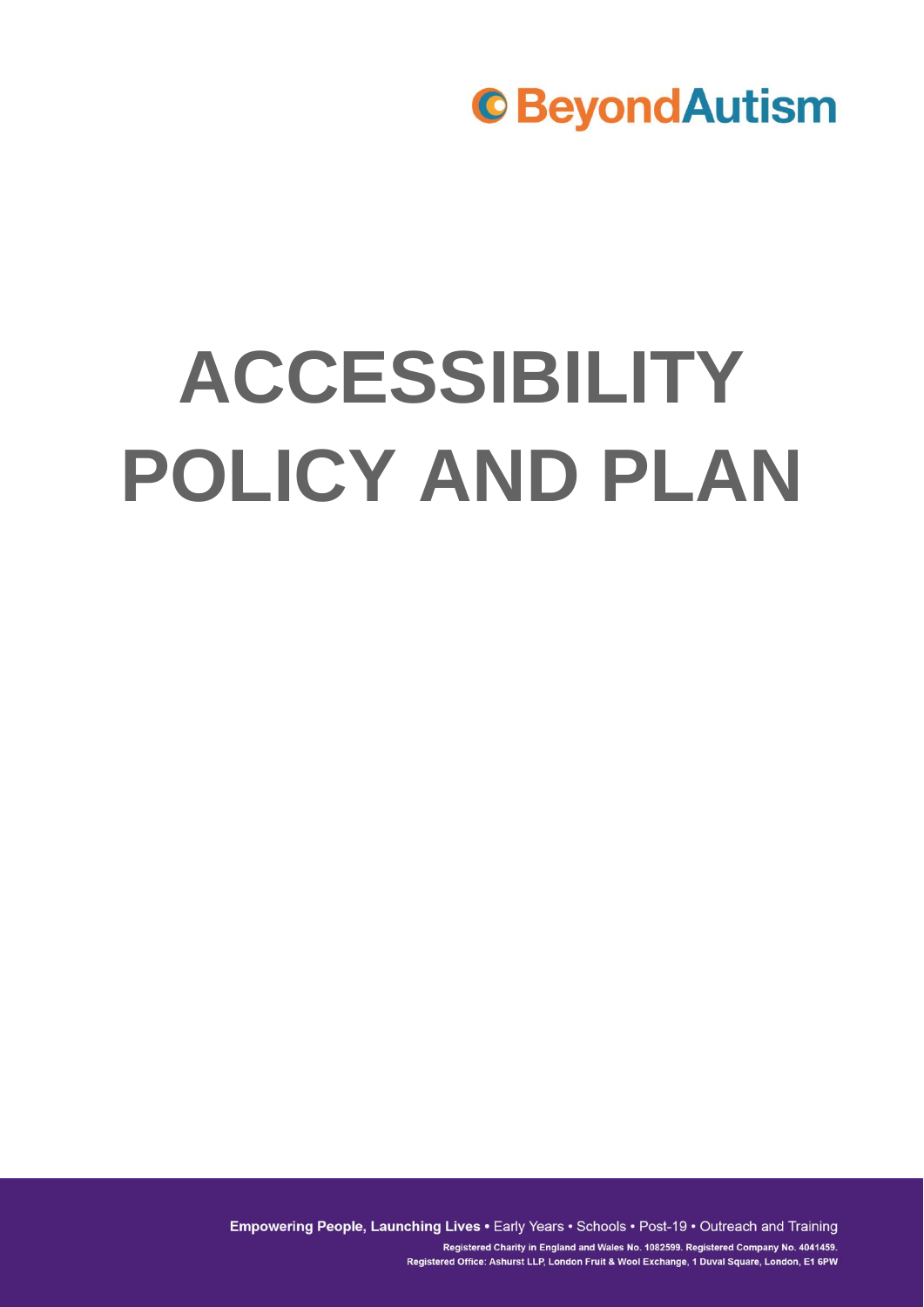### **Accessibility Policy**

BeyondAutism is a charity that provides services and information for people with autism. It is essential that people with autism, their families and the professionals that work with them are able to access our information, buildings and staff team appropriately and with ease.

We aim to be a community where everyone is treated fairly and with respect. We want everyone to have choice and control, and recognise that for some people, extra support is needed to help them achieve and be successful. We take our legal duties on equality seriously. We welcome our general duty under the Equality Act 2010 to eliminate discrimination, to advance equality of opportunity and to foster good relations.

### **The Charity Team**

BeyondAutism is a non-profit organisation and charity based on the second floor of Floreat Wandsworth School, 305 Garratt Lane. The office accommodates 9 members of the team and 1 hot desk. There is a large meeting room with kitchen facilities and we have access to dedicated toilet facilities.

We have a dedicated entrance off Garratt Lane, identified by a large sign, and our offices can be accessed by a lift.

### **Our Service Provision**

#### BeyondAutism Schools

In order to ensure that all pupils are able to access the curriculum, staff are trained in Makaton and in-house ABA/VB training. Our schools are "total communication" environments that aim to make use of a number of modes of **communication** such as signed, oral, auditory, written and visual aids; depending on the particular needs and abilities of the pupil.

At Annual Review Meetings parents can request a translator to attend, funded by the LA, if they are not confident in holding the meeting in English.

Each pupil has an individual timetable and 1-to-1 support throughout the school day. Programmes and curriculum are monitored daily to ensure that adjustments are made when appropriate, in order that every pupil makes at least expected progress.

#### **School Environment**

Park House School (48 North Side, Wandsworth Common) accommodates the needs of people using wheelchairs to the ground floor and external buildings. It is organised in an age appropriate way. Each classroom has defined, labelled areas.

Tram House School (520 Garratt Lane, Earlsfield) is a purpose built school and is wheelchair accessible to all levels. The classrooms are arranged to accommodate up to 8 pupils with clearly marked work areas. Wall displays are limited to the current topic and pupil progress information.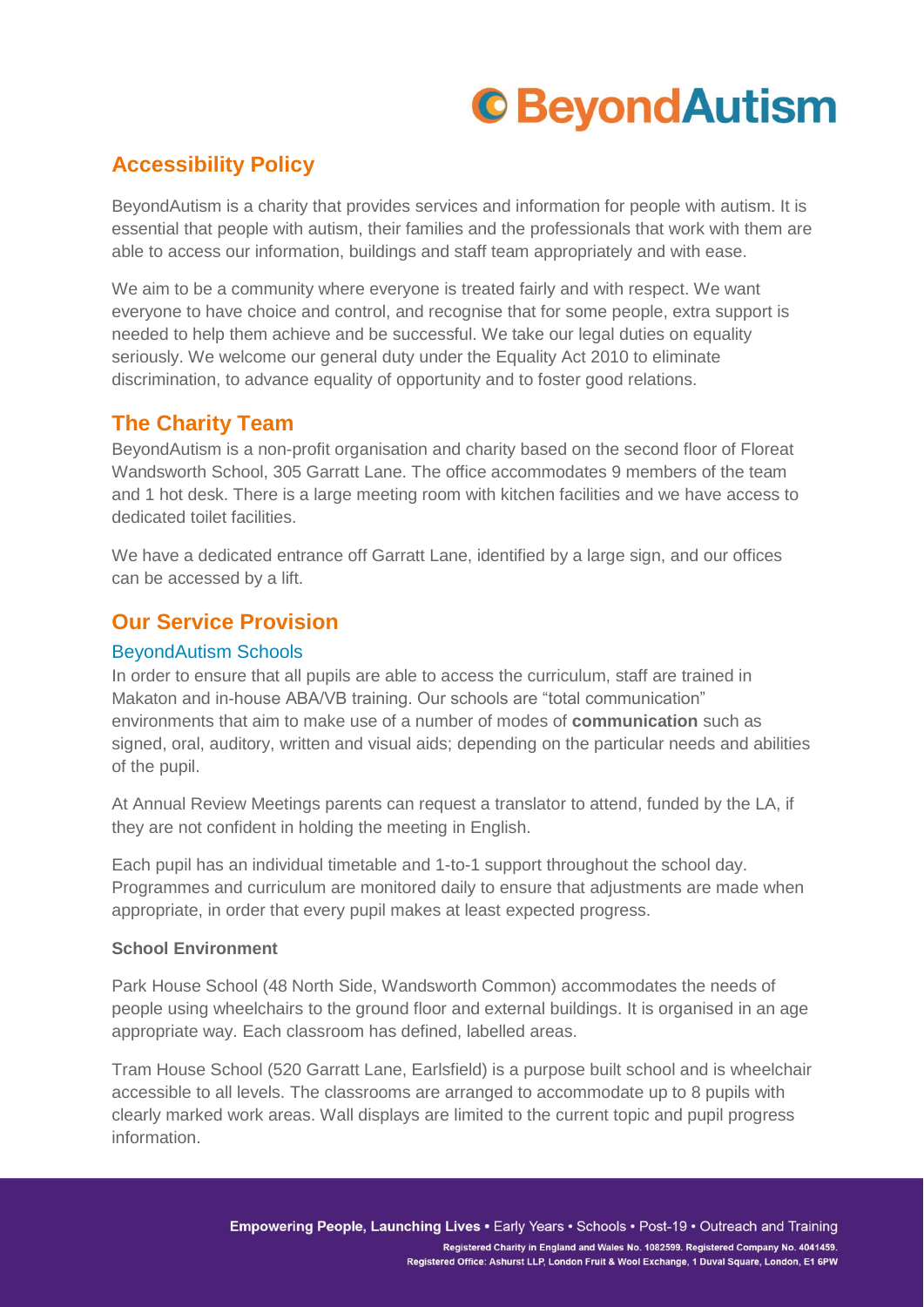The corridors are kept free of clutter with limited wall displays providing a clear, distraction free route between rooms; with signposting throughout.

BeyondAutism Schools actively promote and facilitate access to swimming, horse riding, local college provision and work experience. The schools organise educational visits in line with the topics being taught and with regard to the social, moral, spiritual and cultural development of the pupils.

#### BeyondAutism Post-19

Our adult learning provision is based on Goldhawk Road, Hammersmith accommodated by Yarrow Housing. There are a number of rooms and access options. The learners spend at least 50% of their week in their own local communities, facilitated by 1-to-1 staffing. We adopt a "total communication" approach to ensure each learner can access and take control of their activities.

#### BeyondAutism Early Years

Our Early Years' service operates in a dedicated classroom adjacent to the charity office on the second floor at Floreat Wandsworth School, 305 Garratt Lane.

#### Outreach and Training

We deliver outreach and training to a variety of mainstream and special schools across London. We endeavour to meet the needs of children and young people with autism by enhancing the practice, and working with the professionals, within the provision they access. We also deliver training programmes using the space at the Charity Team's office or in the meeting rooms in the schools.

We ensure that training materials meet individual requirements for example, but not limited to, print size, paper colour, audio and visual aids.

#### **General access arrangements**

#### Visitors

All visitors to BeyondAutism and our services are welcomed. We will do our utmost to accommodate individual needs and requirements by enquiring prior to any visit.

Visitors are met on arrival and accompanied throughout their visit.

#### **Staff**

The staff handbook is available electronically, and can be printed if necessary. New staff are allocated a peer mentor to ensure that there is help to navigate the organisation.

#### Information

All information about the charity and our services is available on our website [www.beyondautism.org.uk](http://www.beyondautism.org.uk/)

Our website and information are designed to meet the highest possible standards for accessibility, including use of colour assessors and liaison with the RNIB as needed.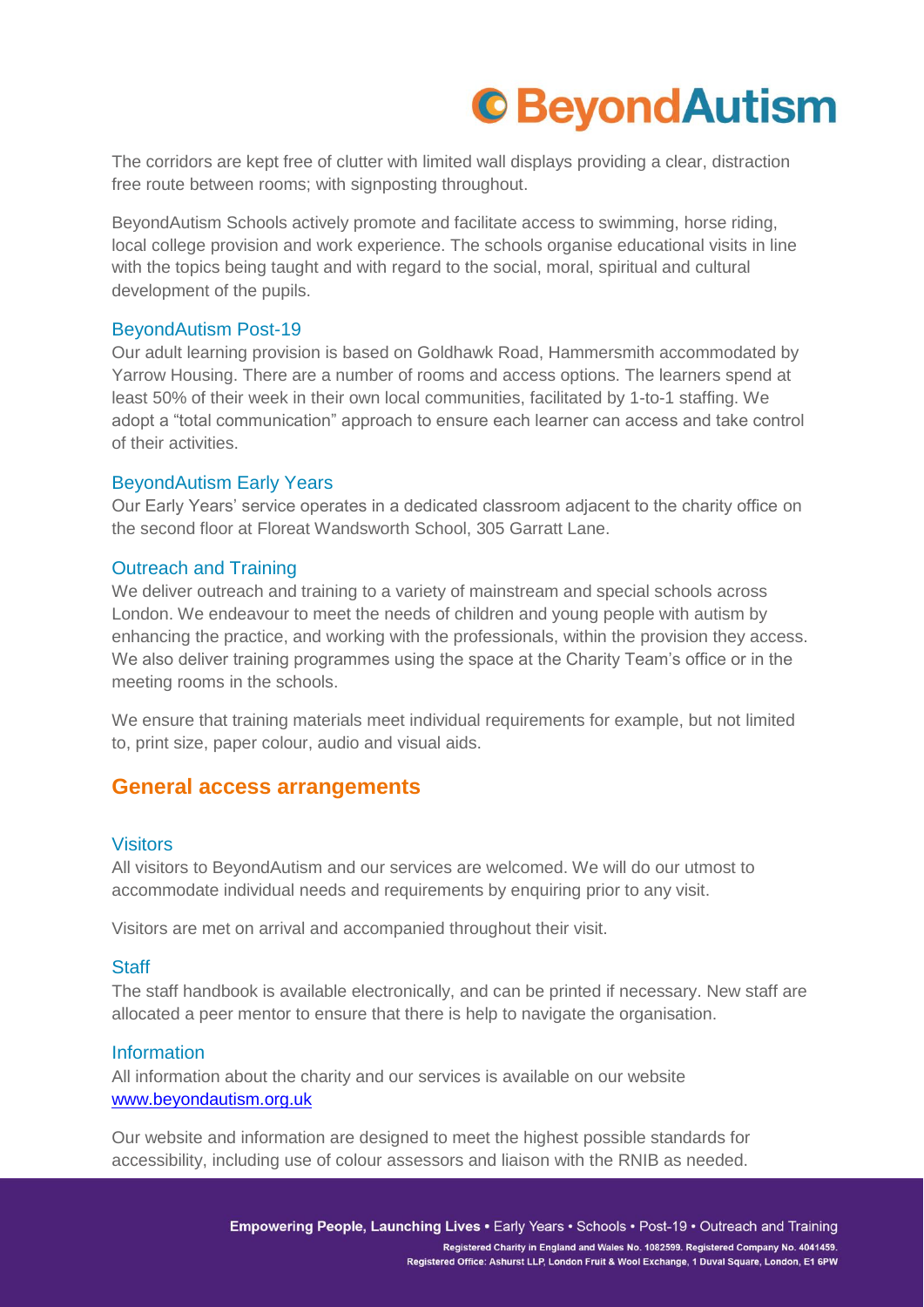

We provide leaflets, a printed school prospectus and presentations on request.

As an organisation BeyondAutism seeks to work in partnership with other local charities to meet the needs of the wider community and to enhance good practice within local services

#### To maintain accessibility

Where a pupil, adult learner or permanent staff member is unable to access the existing facilities or information, BeyondAutism will conduct an individual assessment of need in order to make reasonable adjusts.

We are open to feedback and act swiftly to resolve any reported issues or complications.

#### Other relevant policies

Equality and Diversity Policy Tram House School Accessibility Policy and Plan Park House School Accessibility Policy and Plan BeyondAutism Post-19 Accessibility Policy and Plan

Last review: March 2018

Date of next review: March 2021

Review group: Audit & Governance Committee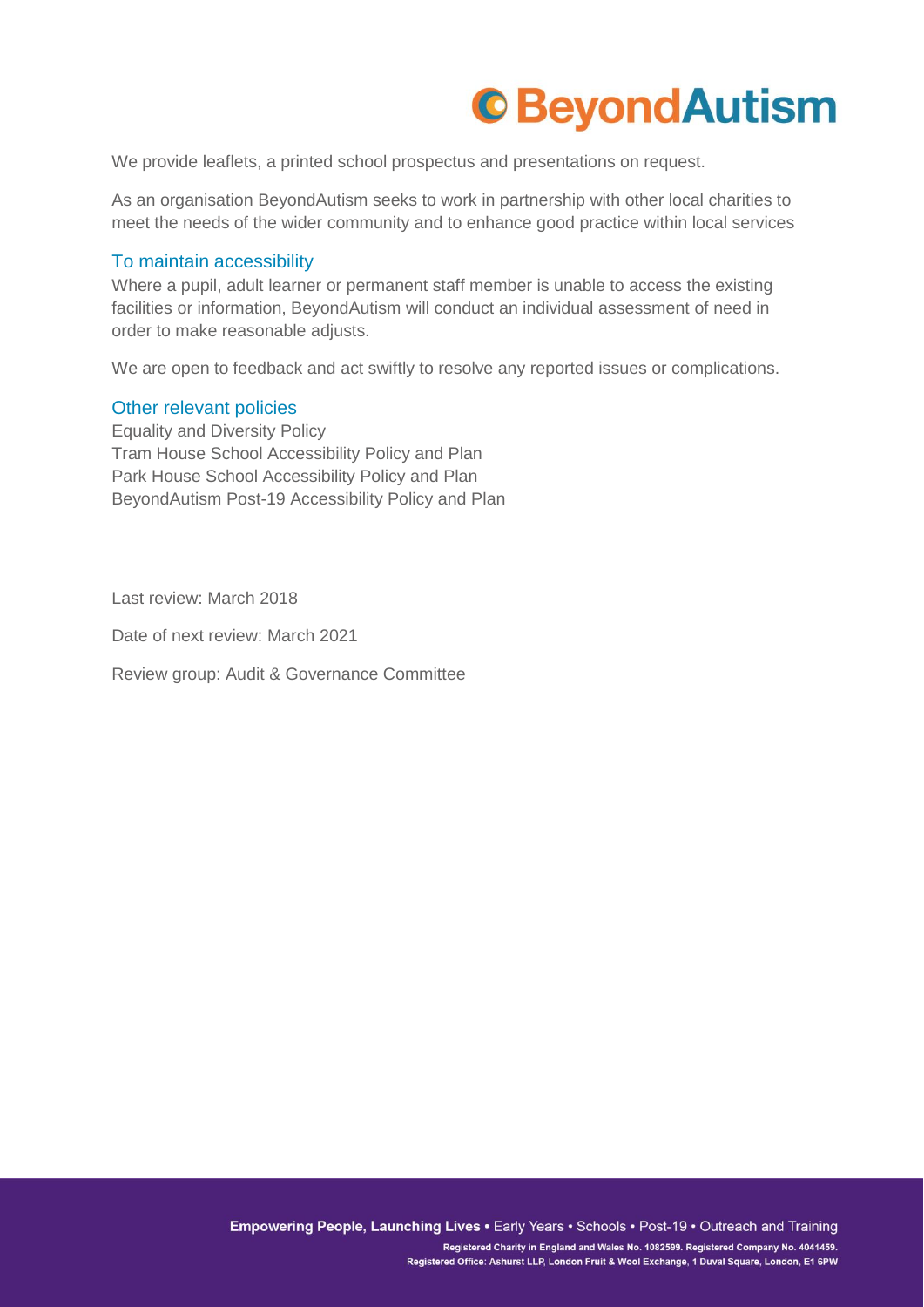| <b>Accessibility Plan</b>                                                                                                                                                | 2017-2018                                                                                                    |                                      |                                                                                                            |
|--------------------------------------------------------------------------------------------------------------------------------------------------------------------------|--------------------------------------------------------------------------------------------------------------|--------------------------------------|------------------------------------------------------------------------------------------------------------|
| Key actions                                                                                                                                                              | Objective                                                                                                    | <b>Resources</b>                     | <b>Success Criteria</b>                                                                                    |
| <b>Visitors</b><br>Reception team to be<br>trained and aware of<br>access issues. They<br>will use an aide<br>memoir to facilitate<br>smooth access for all<br>visitors  | Most effectively meet<br>the needs and<br>requirements of our<br>visitors                                    | Admin time                           | Visitors report that<br>they feel welcome<br>and their visit has<br>been a positive<br>experience          |
| <b>BeyondAutism</b><br><b>Schools</b><br>Staff annual training<br>and development plan<br>includes Makaton,<br>ABA/VB, PECS                                              | Most effectively<br>ensure that all pupils<br>access the<br>curriculum and make<br>at least good<br>progress | Planned training<br>time             | Staff report<br>confidence in using<br>key modes of<br>communication with<br>the pupils                    |
| <b>Outreach &amp; Training</b><br>Pre-course information<br>request from each<br>delegate that, if<br>shared, enables us to<br>meet individual needs<br>and requirements | Most effectively meet<br>the needs of<br>delegates booked to<br>attend our training<br>courses               | Admin time                           | Course delegates<br>report that their<br>needs are met.                                                    |
| <b>Information</b><br>Research and work<br>towards a "Plain<br>English" kite mark                                                                                        | Our published<br>information is clear<br>and accessible                                                      | Marketing<br>Manager<br>£600 fee     | Published<br>information is<br>recognised for being<br>clear and accessible                                |
| <b>Community cohesion</b><br>Advertise our training<br>and outreach service<br>to local services<br>including doctors,<br>dentists, hairdressers<br>and LA Local Offers. | Most effectively<br>enable access to<br>local services by<br>families with children<br>who have autism       | Admin time<br>£500 printing<br>costs | Children and young<br>people with autism<br>report that they are<br>able to access their<br>local services |

Empowering People, Launching Lives · Early Years · Schools · Post-19 · Outreach and Training Registered Charity in England and Wales No. 1082599. Registered Company No. 4041459. Registered Office: Ashurst LLP, London Fruit & Wool Exchange, 1 Duval Square, London, E1 6PW